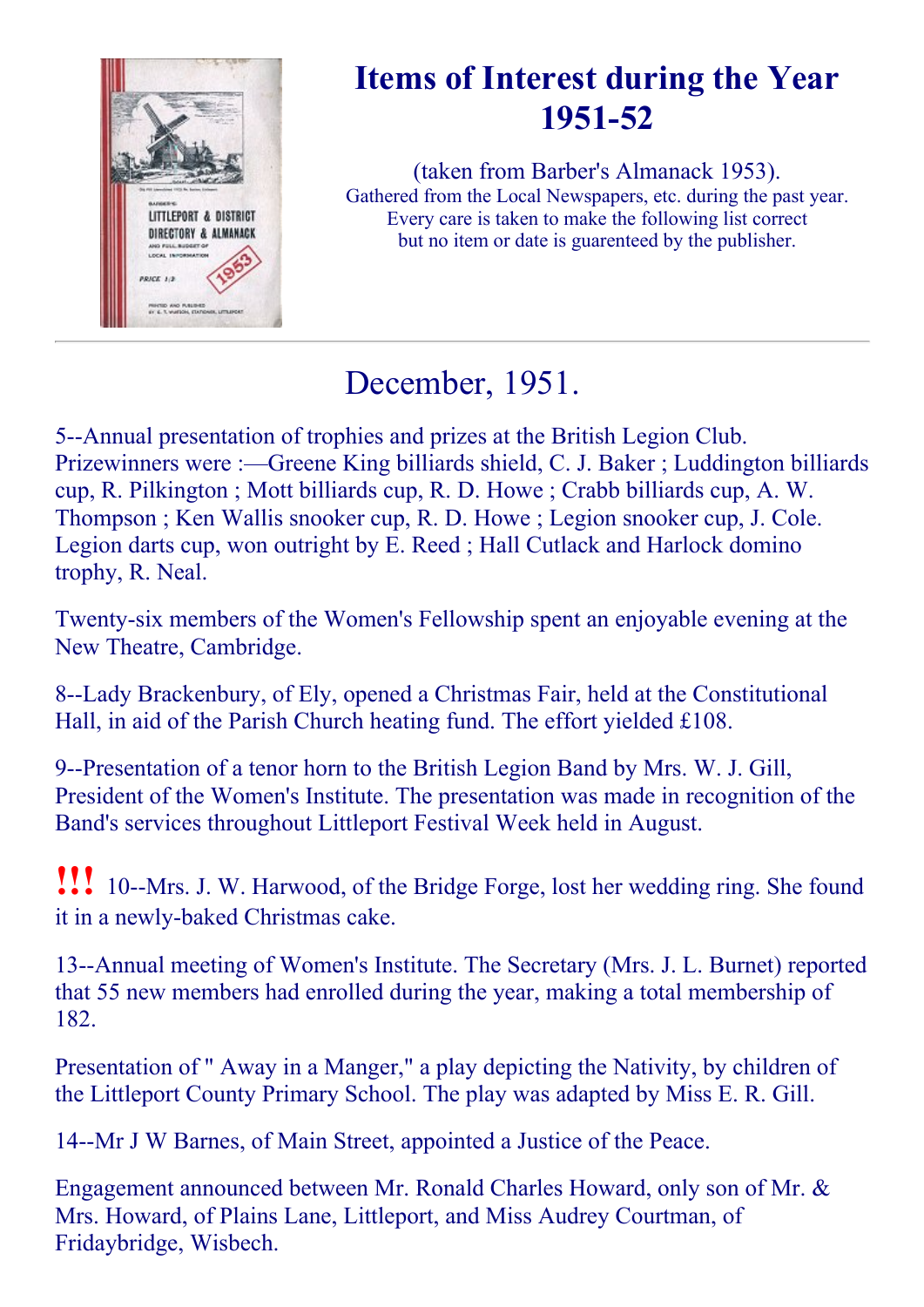18--Comdr. Alfred Gray, prospective Labour candidate for the Isle of Ely, attended a Christmas party held at the Grange. It was organised by members of the local Labour Party.

21--Presentation to Bro. Reg. Murfitt, secretary of the Tone Vale Lodge, R.A.O.B. (Taunton) to mark his 21 years' service as secretary of the Lodge. He is the eldest son of Mr. Robert Murfitt, of Wisbech Road, Littleport.

Engagement announced between Rex, youngest son of Mr. & Mrs. A. E. Strawson, of 8, Sandhill, Littleport, and Greta Margaret, only daughter of Mrs. E. Bell, of the " Crown," Littleport.

26 --Golden wedding anniversary of Mr. & Mrs. A. Silcock, of the "Crown.". Mr. & Mrs. Silcock came to Littleport 28 years ago. Both are natives of Peterborough.

28--Engagement announced between Morris Edward, only son of Mr. & Mrs. A. Grindling, of 8, Hempfield Place, Littleport, and Mildred Joyce, fifth daughter of Mr. & Mrs. A. J. Elsden, of Plantation Farm, Littleport.

29--Marriage, at the Roman Catholic Church, Ely, of Miss Dawn Mac. Hines, youngest daughter of Mr. & Mrs. W. Hines, of The Crescent, Littleport, and Mr. Peter Nunn, of Ely.

### January, 1952.

**!!!** 2--The possibility of Gas House Green becoming a car park was again discussed at a meeting of E.R.D. Council. The Clerk (Mr. C. Wickens) stated that until Littleport Parish Council could provide proof of ownership of the Green the project could not be proceeded with.

3--Members of Black Horse Drove Women's Institute and their children visited Peterborough to see a performance of Dick Whittington and his Cat" at the Embassy Theatre.

4--Annual meeting of Littleport British Legion Club. The Treasurer (Mr. C. W. Plunder) reported a loss of over £107 on the year's working.

350 dancers attended the annual Police Ball held at the Grange.

5--Marriage, at Stuntney Parish Church, of Miss Dora Dunham, daughter of Mr. G. Dunham and the late Mrs. Dunham, of Chettisham, and Mr. Sidney Harrison, only son of Mr. & Mrs. R. Harrison, of Wisbech Road, Littleport.

5—6-Senior Captain Dalziel, of Norwich, addressed Salvation Army meetings at Littleport.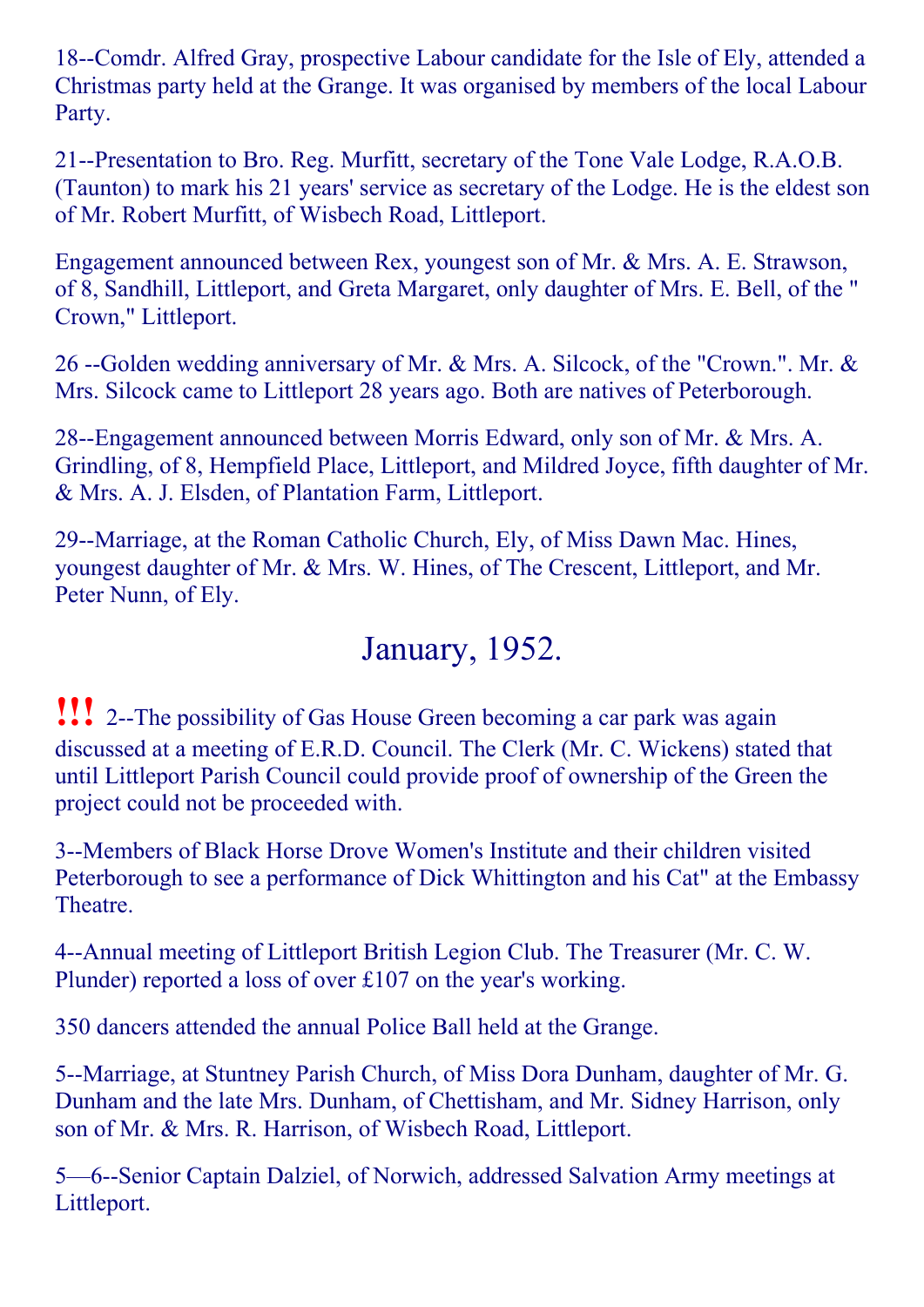6--The Nativity Mime performed at the Parish Church by Sunday School scholars.

8--Annual dinner of the British Legion Band. Mr. A. Warren, a staunch supporter, presented to the chairman a framed photograph of the Band. He offered the gift as a token of his admiration.

10--Monthly meeting of Black Horse Drove Women's Institute. It was announced that the proceeds of the recent carol singing, £5/11/6. had been sent to Dr. Barnado's Homes.

Boxing at Cambridge—John Raby (Black Horse Drove) drew with Tom Finlay (Boyston) over six rounds.

11--Death, at King's Lynn Hospital, of Miss Sarah A. Reed, at the age of 86. Although a native of Littleport, Miss Reed had lived for a number of years at Downham Market.

12--Marriage, at St. Andrew's Church, Stockwell, London, of Miss Elsie Flack, only daughter of Mr. M. Flack and the late Mrs. Flack, of Parsons Lane, Littleport, and Mr. D. A. Gould, of London.

15--A record number of members attended the annual New Year party of the Women's Institute. Over 160 were present.

**!!!** 20--Dedication of new Calor Gas lighting system at Dairy Houses Methodist Church. The service was conducted by the Rev. Gordon Poole.

24--Darts-Scotney Cup competition. The "George  $&$  Dragon" team defeated the "Black Horse," Black Horse Drove, on the last throw.

26--An award to mark his 75 years in the employ of Messrs Martin Bros. was made to Mr. J. W. Rogers, aged 88, of Littleport. The award was made by the Cambs. & Isle of Ely Agricultural Society.

28--Marriage, at St. Mary's Church, Ely. of Miss Hilda Watson of Ely, and Mr, Derek Bell, youngest son of Mr, & Mrs, J, Bell, of The Crescent. Littleport,

30--Neville Young, of Wisbech, skating for the first time as a professional, won the British Professional skating championship at Bury Fen, Earith. The holder, R. W. Scott, of Welney, was third

#### February.

1£500 awarded to Mr. Alan W. Sparrow in respect of an instrument which he designed with the object of obtaining information on the behaviour of guns in aircraft. Mr. Sparrow, who is the eldest son of Mrs. L. Sparrow, of Hempfield Place,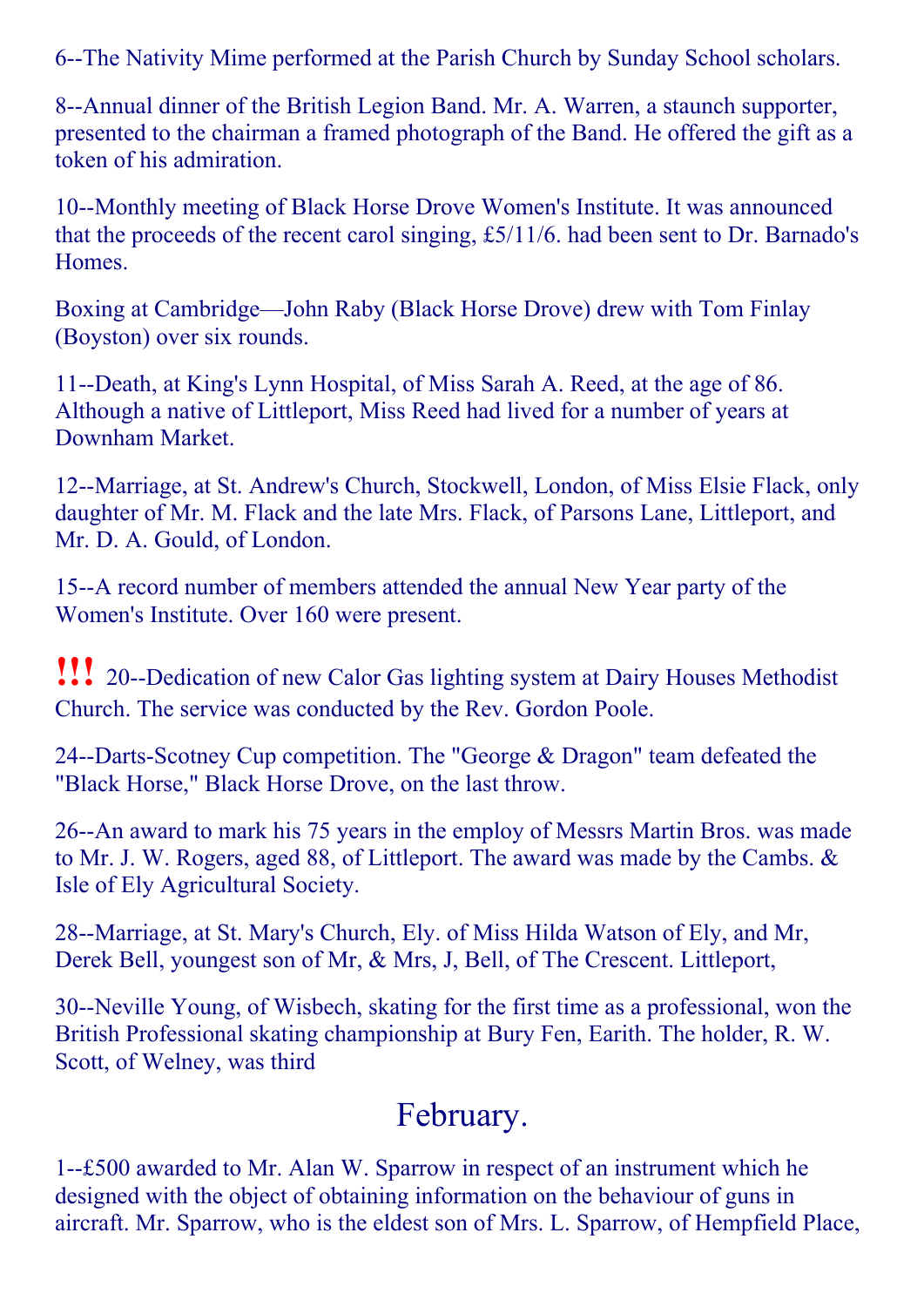and the late Mr. G. Sparrow, was awarded the B.E.M. for similar work during the war.

A cheque for £28/10 0 was forwarded to the Church of England Children's Society by Miss A. M. Peake, who organised the local collections on behalf of the Society.

2--Salvation Army annual prize-giving. Special visitors were Brigadier Lennington and Senr. Major Hancock, of London.

**!!!** 6--Sudden death of His Majesty King George VI.

7--Rev. C. L. Ladlow, of the Plymouth Methodist Central Hall, gave a talk at St. John's Methodist Schoolroom on his experiences in the slums of Liverpool and Plymouth.

8--Death, at Highfield, of Mr. Heber G. Martin, at the age of 84. Proclamation of Her Majesty Queen Elizabeth II.

9--Mr. & Mrs. W. Stubbings, of Feltwell, and formerly of Dairy Houses, gave a party at the Odd Fellows' Hall to mark the coming-of-age of their only son, Donald, and in celebration of his engagement to Miss Peggy Turner, of Feltwell. A feature was the presence of representatives of five generations of the family, the eldest of whom was Mr. Stubbings' grandmother, Mrs. J. Fletcher, aged 92, of Hempfield Place,

9--Wedding, at St. Etheldreda's Church, Ely, between Miss Rita Tann, only daughter of Mr. & Mrs. Walter Tann, of Ely Road, Littleport, and Mr. John McDermott, of Castle Bar, Ireland.

!!! 11Inhabitants of Black Horse Drove stood silently at the Sidings as the Royal Funeral Train went past at mid-day.

12--Monthly meeting of the Women's Institute. A one minute's silence was observed in memory of the late King.

Death, at Colchester, of Mrs. Elizabeth Green, a former resident of Littleport, aged 91. She was the widow of the late Mr. Arthur Green, former Littleport Stationmaster.

13--Meeting of Women's Fellowship. A talk was given by Captain Childs on the social work of the Salvation Army.

17--Special service in memory of the late King held at the Parish Church was conducted by the Rev. J. K. Cecil Payne.

27--Meeting of Women's Fellowship. A competition for the best made needle-case was won by Mrs. J. W. Harwood.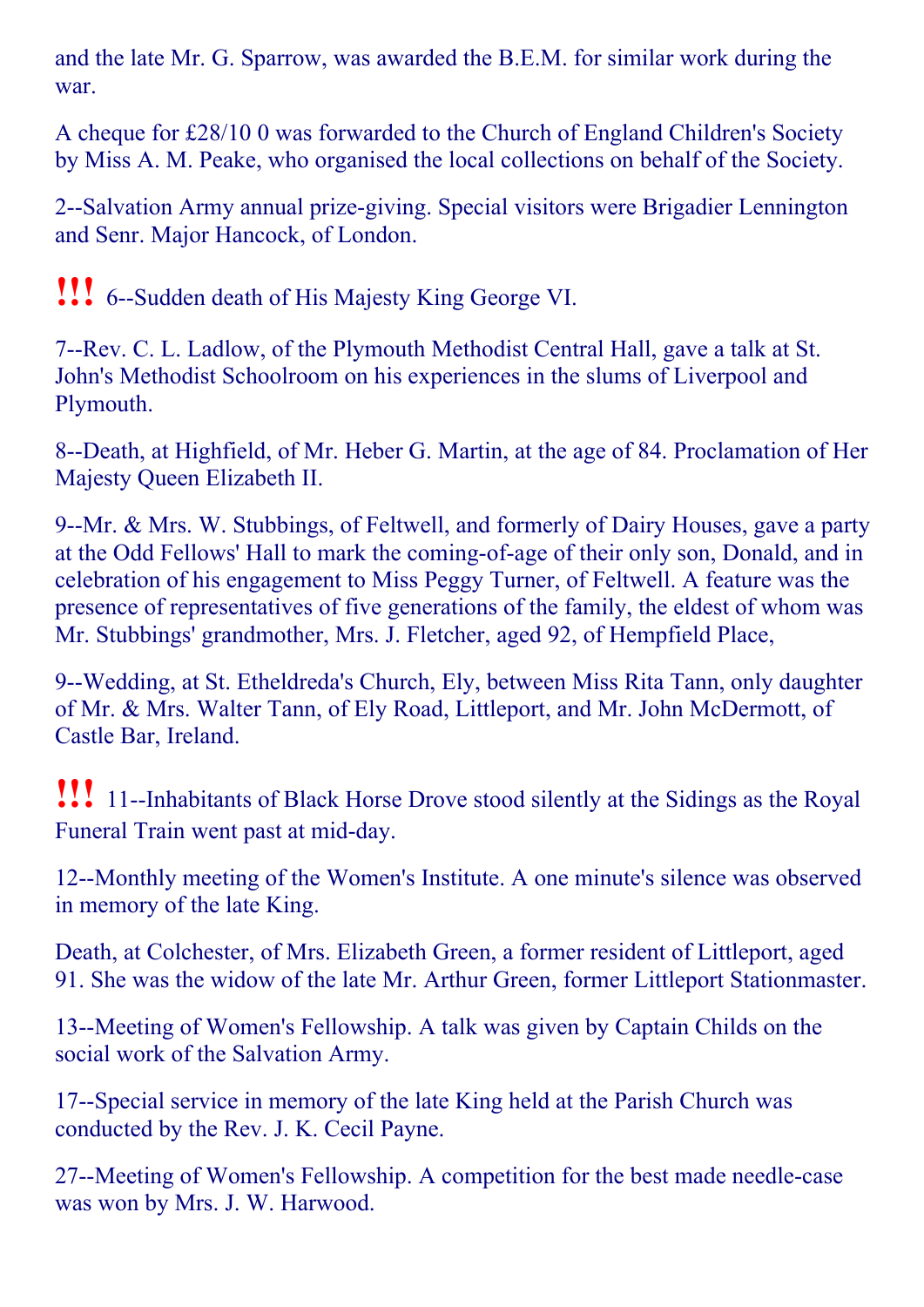### March.

**!!!** 1--Littleport British Legion Band journeyed to London to take part in the London & Home Counties Brass Band Contest. Although unplaced the Band did remarkably well to score 145 points in a contest where many bands of a very high standard competed. Two members of the British Legion Band stopped in a London street by Military Policemen who wanted to know what the Bandsmen were doing wearing dress " uniforms with civilian overcoats.

2--Special visitor to the Salvation Army Corps was Senior Major Thornton, of Norwich.

Black Horse Drove Methodist Sunday School Juvenile Mission Association certificates were presented to Eric Kemp, Janet Ewing, Jennifer Kingston, Jennifer Fletcher and Patricia Flack, Eric Kemp also received a medal for collecting over £5 during 1951.

5--It was revealed at a meeting of the E.R.D. Council that a provisional application had been filed with the Ministry of Housing for authority to spend an additional £18,995 on the Littleport Sewerage Scheme as the original loan consent had been considerably over-spent.

!!! <sup>A</sup> recommendation by the Littleport Committee that development of the proposed Woodfen Estate be carried out in three yearly stages was approved by the E.R.D. Council. The first stage, in 1952/3, was to provide for the erection of 60 houses.

6--Long service awards presented to voluntary workers connected with the National Savings movement. Local recipients were—15 years' badges:—Mrs. E. H. James (Black Horse Drove), Mrs. Rowell (Littleport); 7 years' badges : Mr. R. Eastwood (Littleport), Miss V. A. Vail (Littleport).

10--The Ely Male Voice Choir visited the Community Centre at Black Horse Drove.

11--Monthly meeting of Women's Institute. New members welcomed were— Mesdames Cobbin, Cornwall, W. Mott, P. Sutton, W. Self, A. See, G. T. Watson, E. Titmarsh, H. Saul, G. Smith, E. Bell and P. Bell.

12--Rev. Sydney Chambers, Vicar of St. Matthews, delivered the first of his series of Lenten addresses at the Parish Church.

A precept for 1952/53 of £2,000—equal to a 10d. rate and nearly £700 more than last year—was agreed at a meeting of the Parish Council.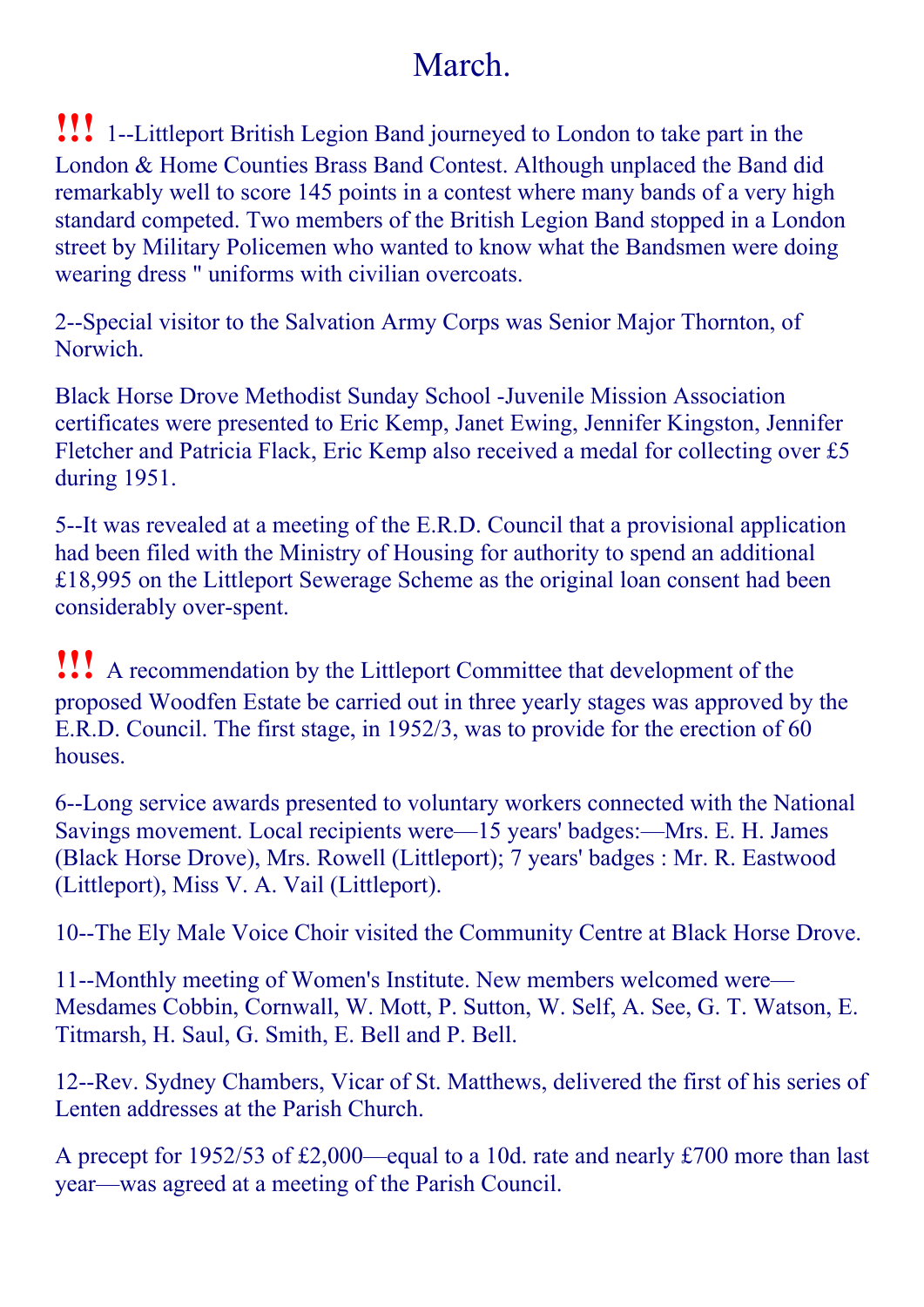!!! <sup>A</sup> further estimate showing in detail the cost of <sup>a</sup> new swimming pool and amounting to about £7,800, was put before the Parish Council. Although £4,200 less than the previous estimate, it was decided that the Council could not afford such a scheme.

15--Marriage, at St. George's Church, Littleport, of Miss Winnifred Cornwall, younger daughter of Mr. &. Mrs. H. Cornwall, of "The Plough & Duck," Burnt Fen, and Mr. Harold Flack, youngest son of Mr. & Mrs. J. Flack, of Redmere Farm, Burnt Fen.

16--Death, at the home of her son, Mr. Ernest Harwood, of 13, Orchard Estate, Ely, of Mrs. Annie Harwood, widow of the late Mr. Charles Harwood, formerly of Granby Street, Littleport. She was 82.

21--Request item played on the "Housewives' Choice" programme of the B.B.C. for Mrs. Brian Law and Mrs.C.Covill, of Wisbech Road. The request came from their mother, Mrs, Bedford, of Chatteris.

21--A telegram was dispatched by the Littleport British Legion to the Isle Member, Major E. A. H. Legge-Bourke, urging that the 10/- increase in the basic war pensions, recently announced, was grossly inadequate.

23--Rev. R. Garrett, Rector of Hilgay, was the preacher at the Mothering Sunday service held at the Parish Church.

25--In the Ely & District Individual Table Tennis Championships, Norman South, of Littleport, was defeated in the final by Erik Friman, of Ely.

26--Darts—A tournament for the Youngs' Cup, held at the " Three Horse Shoes," Wisbech Road, was won for the second year in succession by Mr. Clifford Nunn.

27--Annual meeting of the Ely Division of the British Red Cross Society held at Ely. A proficiency badge was presented to a Littleport Cadet, Miss Cynthia Yardy, by Lady Spens.

28--Engagement announced between Miss Pamela Clarke, eldest daughter of Mr. &. Mrs. V. O. Clarke, of the " Black Horse " Inn, Black Horse Drove, and Mr. Bryan Elliston, of Bury St. Edmunds.

29--Marriage, at St. Peter's Church, Wilburton, between Miss Gwendoline Chapman, of Wilburton, and Mr. Clifford Flack, youngest son of Mr. & Mrs. Flack, of Hale Fen, Littleport.

Death, at his home, Angle Bay, Littleport, of Mr. Wilfred Bonavia Hunt. He was 76.

# April.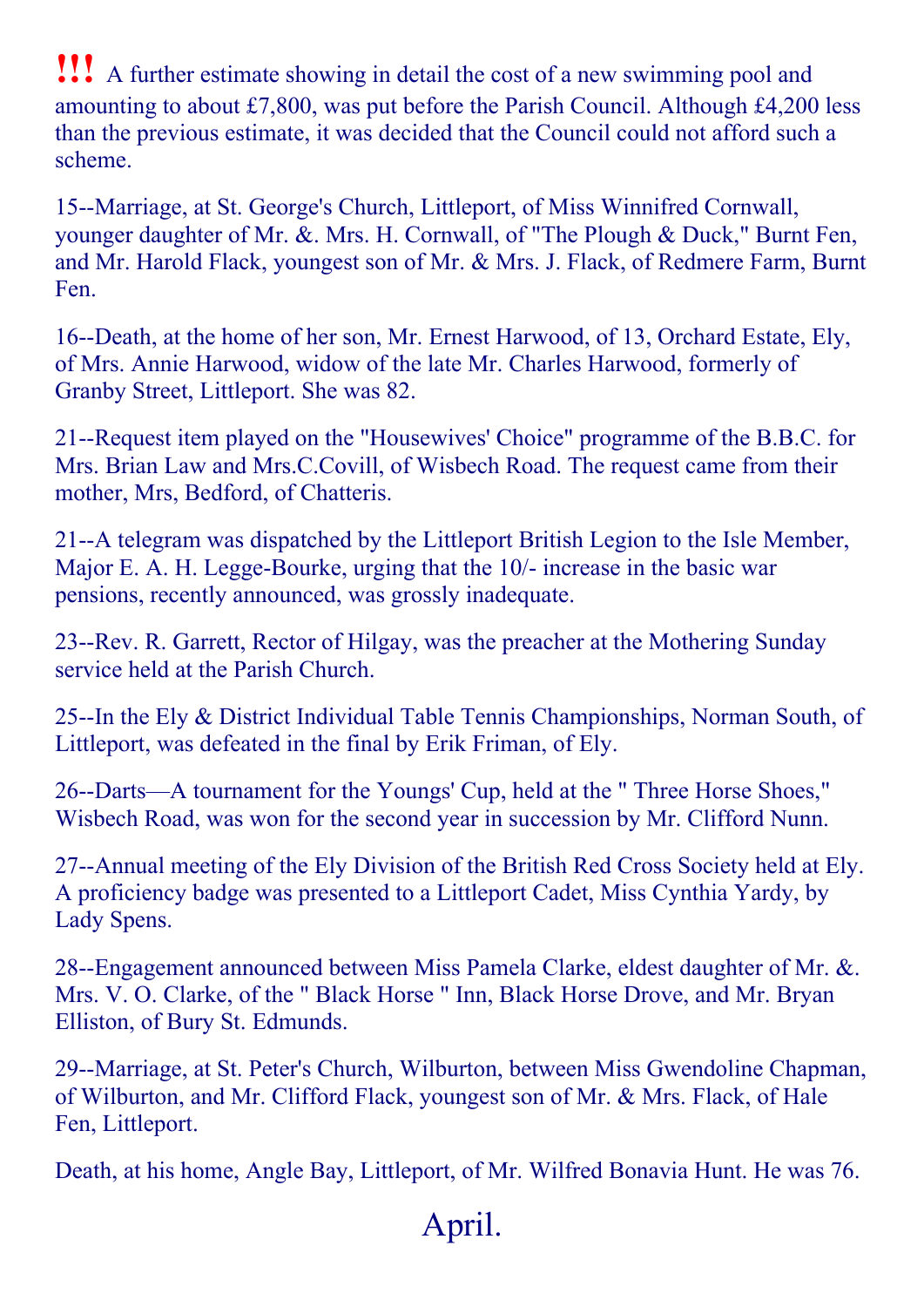**!!!** 1--A ewe belonging to Messrs. Martin Bros. gave birth to twin lambs. One was completely white and the other completely black.

An Easter concert given by scholars of Littleport Secondary School provided firstclass entertainment for a large audience.

4--Nurse Pamela Ashman, whose home is at Desborough, Northants. and whose parents are natives of Littleport, passed her final examinations and is now a State Registered Nurse.

8--Isle of Ely County Council Elections. The three Littleport candidates, Mr. B. G. Wright, Mr. W. Leggett and Mr. Lewis Brooks (Black Horse Drove), were returned unopposed.

Monthly meeting of the Women's Institute. It was decided to send an urgent appeal to the County Council for a safety crossing to be erected outside the local schools.

9 Women's Fellowship whist drive in aid of Dr. Barnado's Helpers' League yielded £11/6/0.

Members of the Young Wives' Group attended a special Easter service at the Parish Church.

10--Black Horse Drove Women's Institute monthly meeting. A W.I. spoon was awarded to Mrs. E. Flack who had obtained 50 points in competitions.

!!! <sup>A</sup> gilt belonging to Mr. L. D. Leonard, of Friars Place, gave birth to <sup>18</sup> piglets.

11-Good Friday—Oberammergau film shown at the Parish Church.

12---Marriage, at St. James" Church, Stretham, between Mr. W. Richard Gill, only son of Mr. & Mrs. W. J. Gill, of Millpit Furlong, Littleport, and Miss Joyce Parish, of Stretham.

12—13—14--The Nunhead (London) Salvation Army Band played before large crowds at Littleport.

13--Mrs. Bert. Washington, of Victoria Street, completed 50 years' service as an organist.

14--Easter Monday—British Legion Band unplaced in the annual Brass Band Contest held at Norwich. It was their first year in the championship section.

16--Spring meeting of the Ely Group of the Women's Institute held at the Constitutional Hall. Some 400 women attended.

18--Annual meeting of Black Horse Drove Community Centre. In his report Mr.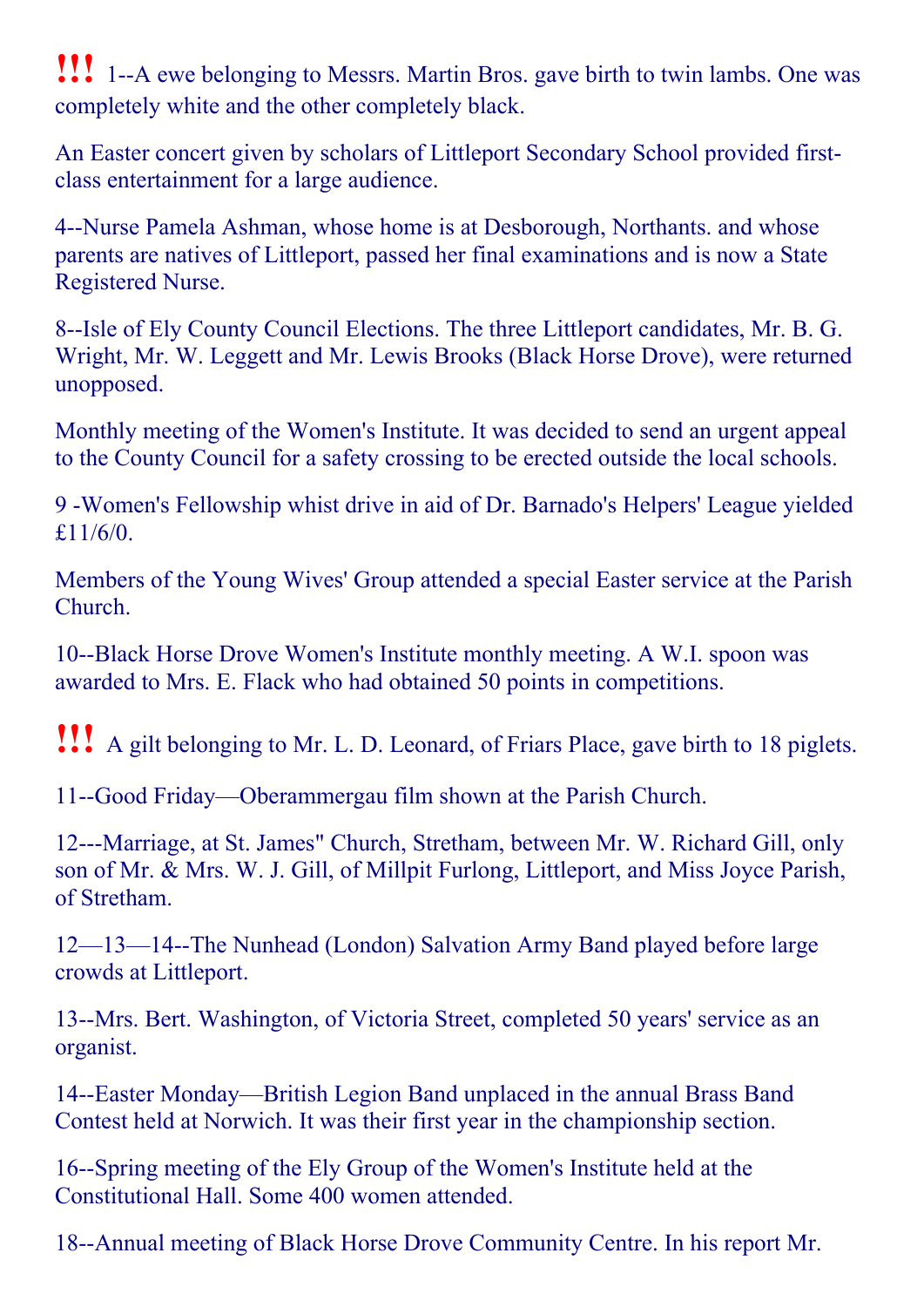Lewis Brooks (chairman) said that unless more support was forthcoming the future of the Centre was not bright.

Mrs. M. C. Allen (nee Levett), B.A, Oxon., of Littleport, and former pupil at Ely High School, elected a Fellow of the Royal Geographical Society. Mrs. Allen is at present living in Australia.

19--Y.M.C.A. National Service Fund flag day. The effort, organised by Mrs. W. J. Gill, realised £34/7/0.

Ely & District Fur & Feather Club's rabbit show. Among the prizewinners were animals shown fay Michael Stimpson, Brian Tingay and R. Cadnum, all of Littleport.

20--Sudden death of Mrs. Dorothy 1. Lawes, the wife of Mr. C. A. Lawes, of " Knoll Meadow," Wood Fen. She was 51.

20--Celebration of the 63rd anniversary of St. John's Methodist Church.

25--Engagement announced between Miss Margaret Saunders, only daughter of Mr. & Mrs. G. Saunders, of Little Ouse, and Mr. William Rolph, of Little Wilbraham.

Christian Mission Sunday School closed down. Military authorities had taken over their premises in Victoria Street.

27--Major E. A. H. Legge-Bourke, M.P., was the speaker at a P.S.A. held in Victoria Street Methodist Church.

**!!!** 30--A four-legged chick was born at Mr. J. Kerridge's hatcheries. This was not Mr. Kerridge's first chick with four lower limbs. He has two preserved in a jam jar and another he kept for a fortnight before it died.

#### May.

116 junior girls of the Black Horse Drove Coronation School toured the village following the ancient custom of May Day singing.

2--Death, at the Walnut Tree Hospital, Sudbury, of Mr. Robert Barrett, of The Crescent, Littleport. He was 52.

3--Serious outbreak of fire caused severe damage at Messrs. Goddard & Peake's Empire Granaries. Splendid work by the Littleport, Ely and Sutton fire formations prevented the blaze from spreading to neighbouring buildings.

Mr. & Mrs. J. W. Harwood, of the Bridge Forge, welcomed home their daughter and son-in-law, W/O & Mrs. T. Brown, from Singapore.

4--Mothers' Day celebrated by the Salvation Army. The special speaker was Major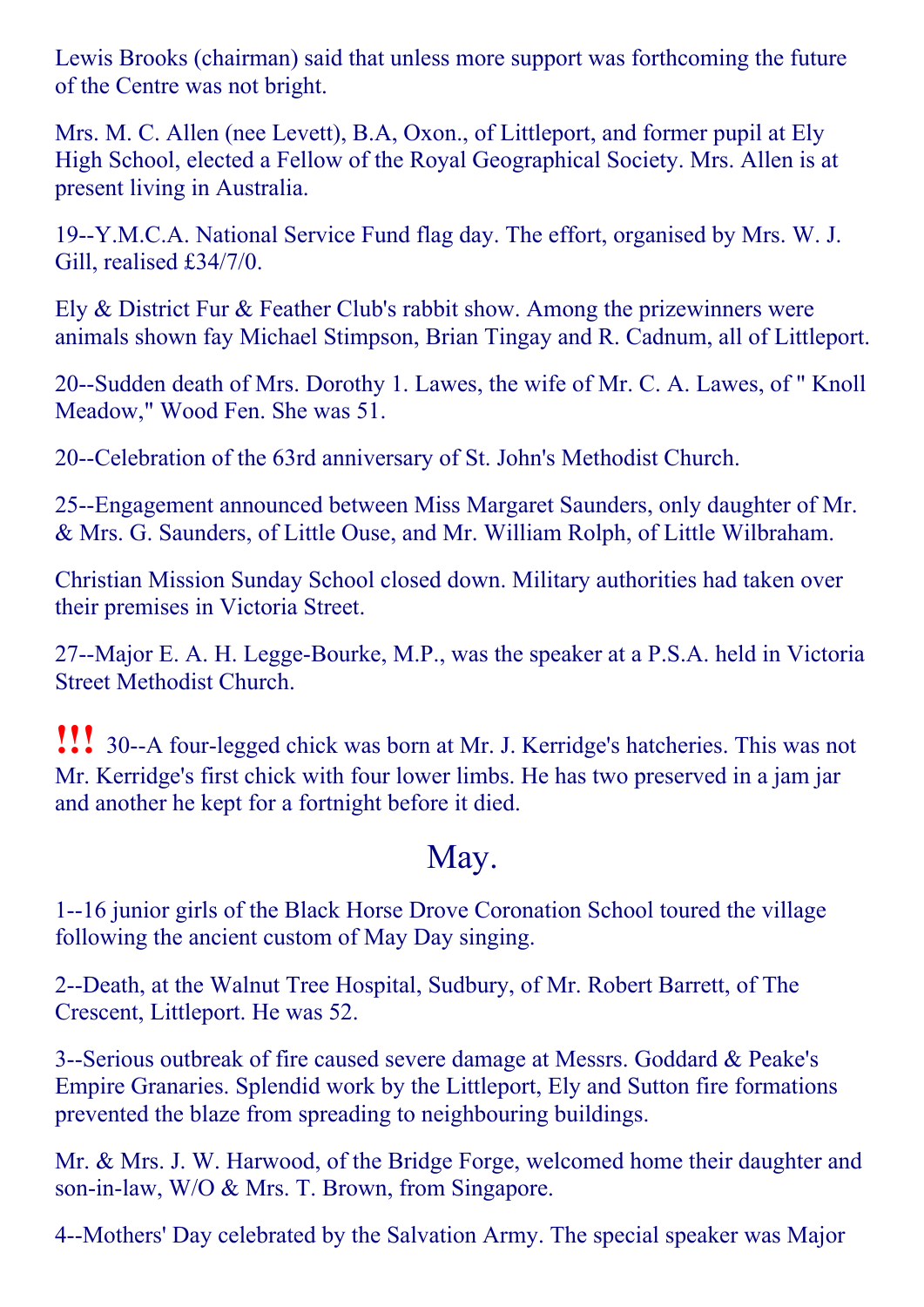Richardson, of Blackpool.

The Pentecostal Mission celebrated its 20th anniversary. Mr. Claud Fletcher, of Girton, conducted the services.

7--Ely Rural District Council and Parish Council Elections. At Littleport there were 10 candidates for the six council seats 17 candidates for the 15 Parish Council seats. Mr. J. C. Armiger again topped the poll in both elections.

Whist drive, organised by Mrs. J. Carruthers, realised £3/10/0 for the Red Cross diathermy machine fund.

Finals of the County Youth table tennis and darts competitions held at March. Black Horse Drove succeeded in winning the darts cup but were defeated in the junior and senior table tennis finals.

8--Meeting of Black Horse Drove Women's Institute. Mrs. J. H. Martin and Mrs. E. Crabb were awarded W.I. spoons.

10--Half-yearly district meeting of the Ancient Order of Foresters held at Littleport. The day's programme began with a short service at the Parish Church conducted by the Rev. J. K. Cecil Payne.

13--Women's Institute monthly meeting. It was announced that Mr. H. Crabb had consented to act as coach to the proposed drama group.

15--Death of Mr. Harry Willett, of Selsdon, Surrey, and formerly of Littleport. Mr. Willett will be particularly remembered by former pupils of the Town Schools for his annual presentations.

16--Local flag-day collections for the Red Cross Society realised £51.

21--Whist drive, organised by the Women's Fellowship, yielded  $£15/10$  for the new Red Cross Diathermy Machine Fund.

Littleport Boys' Brigade prize giving and display. The prizes were presented by Mrs. J. K. C. Payne.

22--Marriage, at Ipswich, of Miss Pamela Youngs, only daughter of Mr. & Mrs. C. Youngs, of Brandon Creek, and L.A.C. Raymond Jacobi, of Leyton.

23--Lady Spens, of Cambridge, was the guest of honour at a dance, organised by the Women's Institute in aid of the Red Cross Diathermy Fund. The proceeds amounted to £20.

25--Local youth organisations attended a special Empire Day service at the Parish Church. The parade was headed by the Salvation Army Band.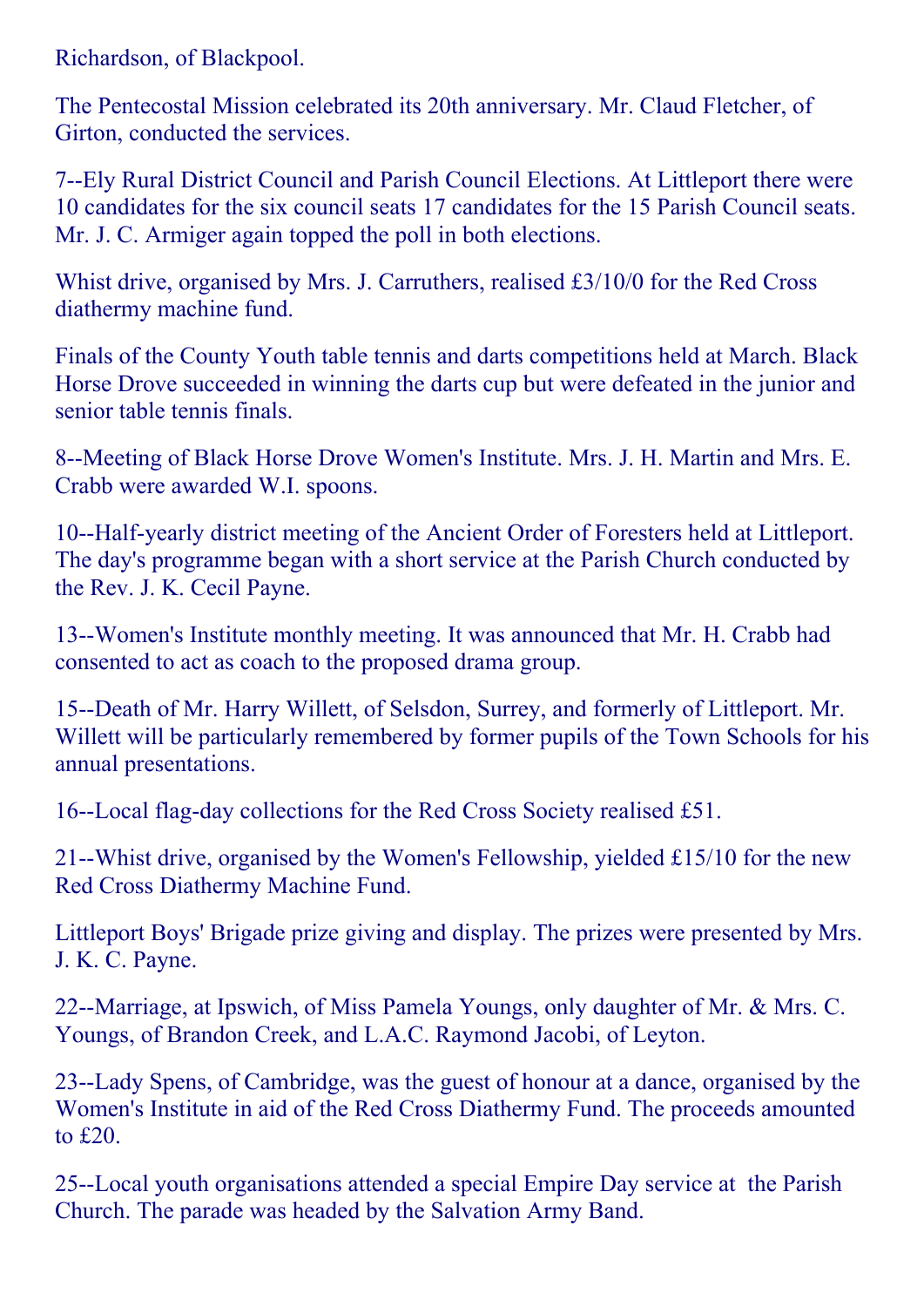28--Annual meeting of Parish Council. For the 13th successive year, Mr. J. H. Martin was elected Chairman.

28-29--Major Ward, of London, conducted week-end Salvation Army services at Littleport. His theme throughout was "Sincerity."

30--Presentation to Cadet Cynthia Levett at the Red Cross Centre by Miss Eraut, County Youth Director. The reward was for individual first aid. Cynthia had topped the list when competing with 13 others at Cambridge.

31--County Show held at Needham, near Wisbech. In the heavy horse sections prizewinners.

#### June.

1--Cycling—Littleport Wheelers 10 mile time-trial. R. Gilson recorded the best time with 23 mins. 26 secs.

Black Horse Drove Methodist Church Sunday School Anniversary services conducted by Mr. C. Caley, of Marham.

Mr. E. Youngs, of Littleport, conducted anniversary services at Steam Engine Methodist Chapel.

4--Nine candidates from the parishes of Little Ouse, Welney, Prickwillow and Littleport, were confirmed at the Parish Church by the Bishop of Ely (Dr. H. E. Wynn).

8--Newly elected Parish Councillors attended morning service at the Parish Church.

11--Accompanied by Mr. C. R. Browning and members of his staff, pupils of Littleport secondary school spent an enjoyable day at Windsor.

Annual outing of Mothers' Union. About 40 members and friends spent a happy day at Oxford.

13--Annual meeting of Cambs., Hunts. & Isle of Ely Playing Fields Association. It was revealed that Littleport had received a grant of £250 towards the cost of the new recreation ground.

14 Flag-day collection in aid of the Isle of Ely Society for the Blind realised £48/6/8. The collection was organised by the Women's Fellowship.

14--Children of Black Horse Drove Methodist Sunday School attended a Sunday School rally at Downham Market. The school succeeded in winning the shield awarded in connection with the scripture examination by the Downham Market Circuit.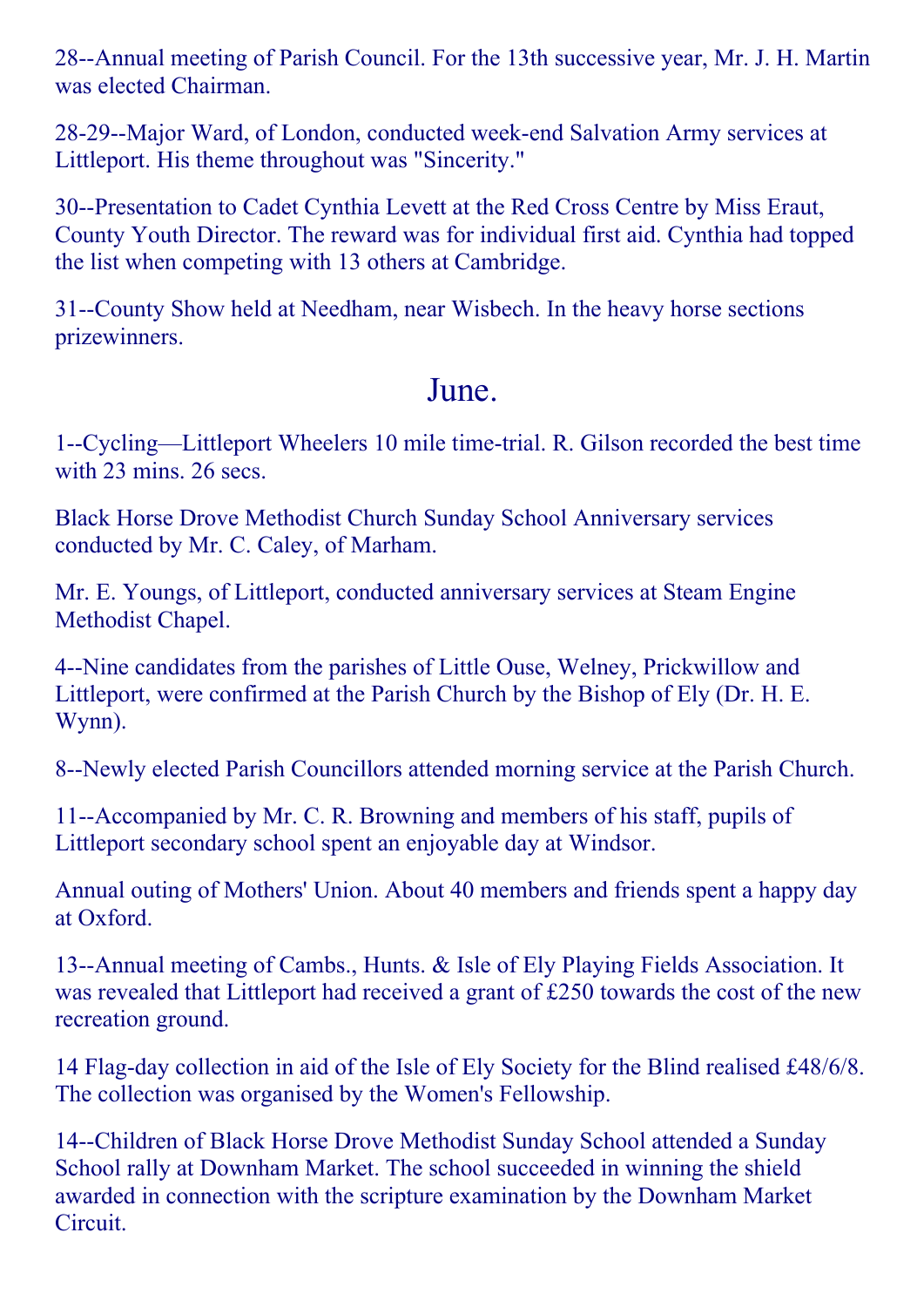Fourth birthday party of Black Horse Drove Women's Institute held in the garden of the " Willow Rows." A message of good wishes was sent to Mrs. R. Reynolds, the oldest member of the W.I., who was celebrating her 79th birthday that day.

17--Littleport Women's Institute monthly meeting. The visitors were members of the Downham Market Women's Institute.

20--Littleport Primary School outing to the London Zoo.

In spite of bad weather which caused the Parish Church garden fete to be held in the Constitutional Hall, the gross receipts amounted to £165.

22--Dairy Houses Chapel filled to capacity on the occasion of the Sunday school anniversary. Rev. Gordon Poole conducted.

24--Presentation, by the Eastern Gas Board, to Mr. E. Moden, of Littleport. Mr. Moden had served for 26 years as a stoker at the local gas works.

**!!!** 25--Meeting of the Isle of Ely Highways Committee. A request from the Littleport Women's Institute for the provision of a pedestrian crossing near Littleport Schools was discussed and it was stated that the Chief Constable did not think such a crossing was required.

Women's Institute annual outing. Over 70 members journeyed to Windsor.

27--Third annual Brass Band Contest, organised by the British Legion Band, held at Highfield. In the Championship Class, Littleport were placed third.

Engagement announced between Mr. Gordon Turner, of Prickwillow, and Miss Brenda Fincham, second daughter of Mr. & Mrs. B. Fincham, of Mildenhall Road, Littleport.

A recent house-to-house collection, organised by Mrs. J. K. C. Payne for St. Dunstans, raised over £44.

28—29--Salvation Army Young People's Anniversary. The special speaker was Mr. Demain, of Ipswich.

28-Littleport entries gained many prizes at Ely Fur & Feather Club's Young Stock Show. Prominent winners were animals exhibited by C Middleton, H. Taylor and R. Tingay.

Black Horse Drove's fifth annual garden fete realised £110. It was opened by Mrs. W. Milne Wilson.

July.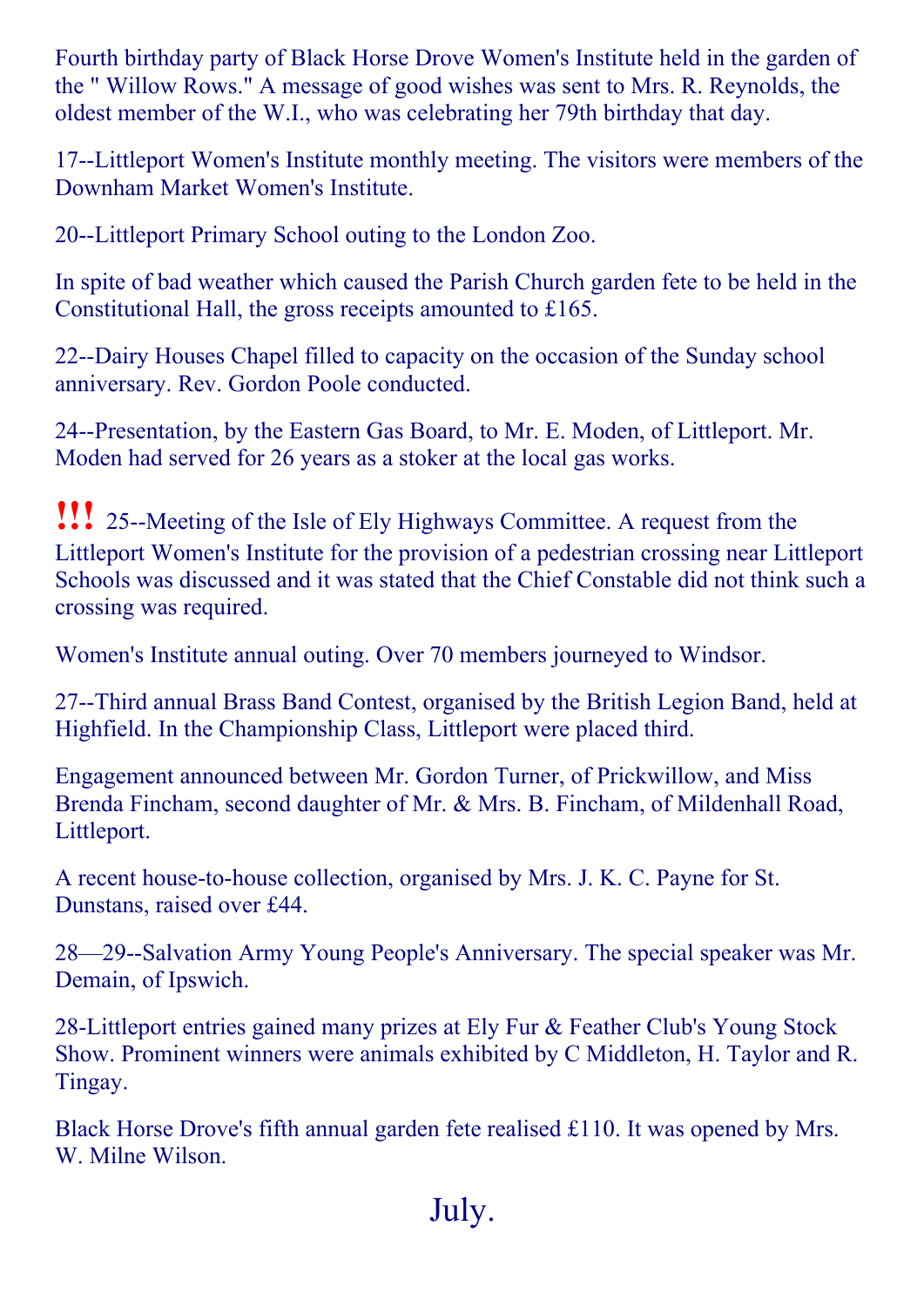1--Littleport County Primary School Scholarship winners: -- Girls, Mary Frost, Doris Strawson, Jean Clarke, Barbara Neve, Doreen Bent, Margaret Rutterford, Ann Buckingham, Ann Copsey, Judy Sallis, Diane Long, Olga Clack, Movita Halls, Sandra Brightley, Mary Kent, Yvonne Francis, Gwendoline Oxborough (Black Horse Drove). Boys, Arthur Yardy, Raymond Jephson, Roy Benstead, Derek Poole, Edward Barber, Anthony Fox, Albert Ware, Alan Page.

2--A record number of parents and friends attended the Primary School. sports.

4--Mrs. H. Rowell (Commandant of Littleport Red Cross Detachment) and Miss F. E. Lee (Q.M.), were members of a guard of honour formed at Portsmouth for H.R.H. Princess Margaret on her recent visit there to open a new wing of the Queen Alexandra Hospital. The officers attended at the invitation of the President of the Portsmouth B.R.C.S.

!!! The Ministry of Housing and Local Government scheduled the Old Turk's Head Public House, Littleport, as being of outstanding historical and architectural interest.

5--Cycling—Edward Clarey, riding in his first race for his club, Littleport Wheelers, won the half-mile handicap at Peterborough Hotpoint Sports.

Successful garden fete organised by the Littleport Boys' Brigade Company yielded about £80.

Marriage, at St. Mary's Church, Ely, between Mr. Derek Elmore, son of Mr. J. W. Elmore and the late Mrs. Elmore, of Station Road, Littleport, and Miss Joyce Hale, of Ely.

6--Sunday School Festival at the Parish Church. A new flag of St. George, presented to the Church by the St. George Youth Club, was dedicated.

8--Littleport swimmers gained many victories at Prickwillow swimming gala. In the Murphy Challenge Cup, first, second and third places were won by K. Dolby, J. Dolby and B. Hines respectively.

Ely Male Voice Choir visited the Women's Institute. A special feature was the wonderful singing of Madame Loda Bielicka, a celebrated soprano.

9--Littleport Junior school sports. Winning house, Tudor; champion boy, Arthur Yardy; champion girls, Mary Frost and Doris Strawson : under 9. David Bean and Diana Stanley.

11--National Canine Defence League house-to-house collection, organised by Miss E. K. Brown, raised £30/11/2.

12--A lop, exhibited by Master R. Tingay, of Littleport, gained three first prizes (including two cups), and two third prizes, at a King's Lynn rabbit show. Mr. H.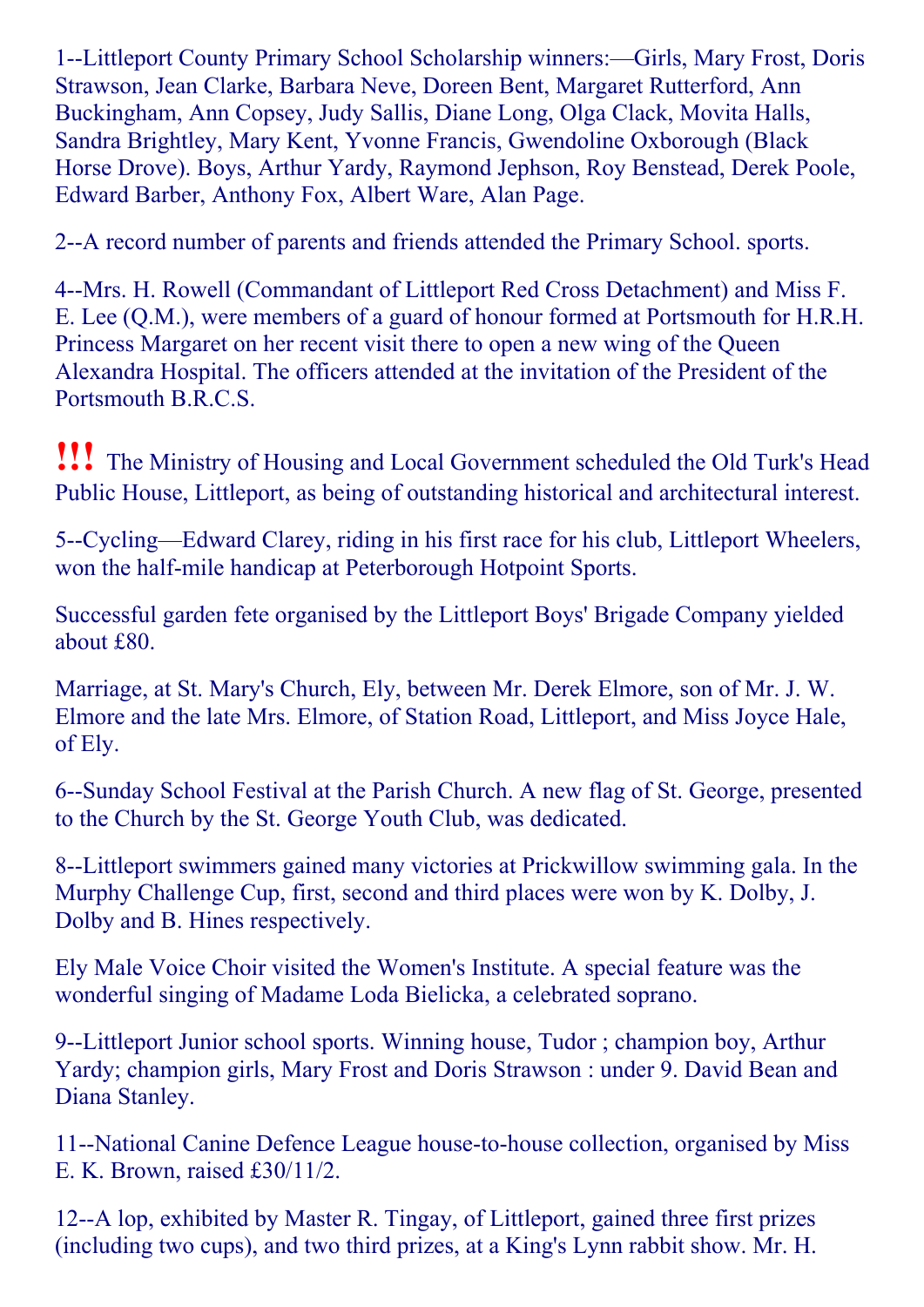Taylor was another local winner.

13--St. John's Methodist Church Sunday School anniversary. A demonstration entitled " The Gateway of Life " was given in the evening.

15--Swimming gala at Littleport. Ely defeated the local club by 25 points to 13.

17--Inauguration of Littleport Clinic's new diathermy machine by Lady Spens, County President of the B.R.C.S.

18--Mr. Alfred Spinks, B.Sc., Ph.D. (Lond.), son of Mr. & Mrs. A. R. Spinks, of 18, Victoria Street, Littleport, gained his B.A. degree, with first class honours, at Oxford University.

Result of a recent United Methodist Gift Day, held in Littleport, amounted to £121.

20--Annual Church Parade. The Challenge Cup for the best decorated vehicle was won by the Women's Institute. Collections for local charities amounted to £75/5/9.

25--Music Successes.—At a recent examination held at Cambridge in connection with the Associated Board of the Royal Schools of Music, the following candidates were successful: Theory of Music, Grade 1 (Primary), David Betts ; Grade 2 (Elementary), Gloria Missen and Dawn Murfitt; Grade 3 (transitional); Richard Tassell and Hazel Scott; Grade 4 (lower), Thelma Pettit; They were pupils of Miss W. B. Russell.

Littleport Swimming Club revived its annual gala held in connection with Feast Week. Cup winners in local club events were: The Aggas Cup, R. Bell; The Crown Cup, C. Hodson; The Black Horse Cup, R. Bell.

26--Over 4,000 people attended the 63rd annual Show of the Horticultural and Foal Show Society.

27--Angling—Wood Barrett Cup open competition won by L. Harvey. E. Ashmore and L. Saby were 2nd and 3rd respectively.

30--A whist drive, organised by Mrs. J. Carruthers, raised  $£75/10/0$  in aid of the Carnival Week Fund.

#### August.

2--Successful garden fete held at the Grange. Baby show winners were Graham Barrow, Valerie Bailey, Dennis Gilbert. Linda Nunn won the children's fancy dress competition.

Marriage, at Southery Methodist Church, between Miss Rosamund Waters, of Southery, and Mr. Brian Key, of Littleport.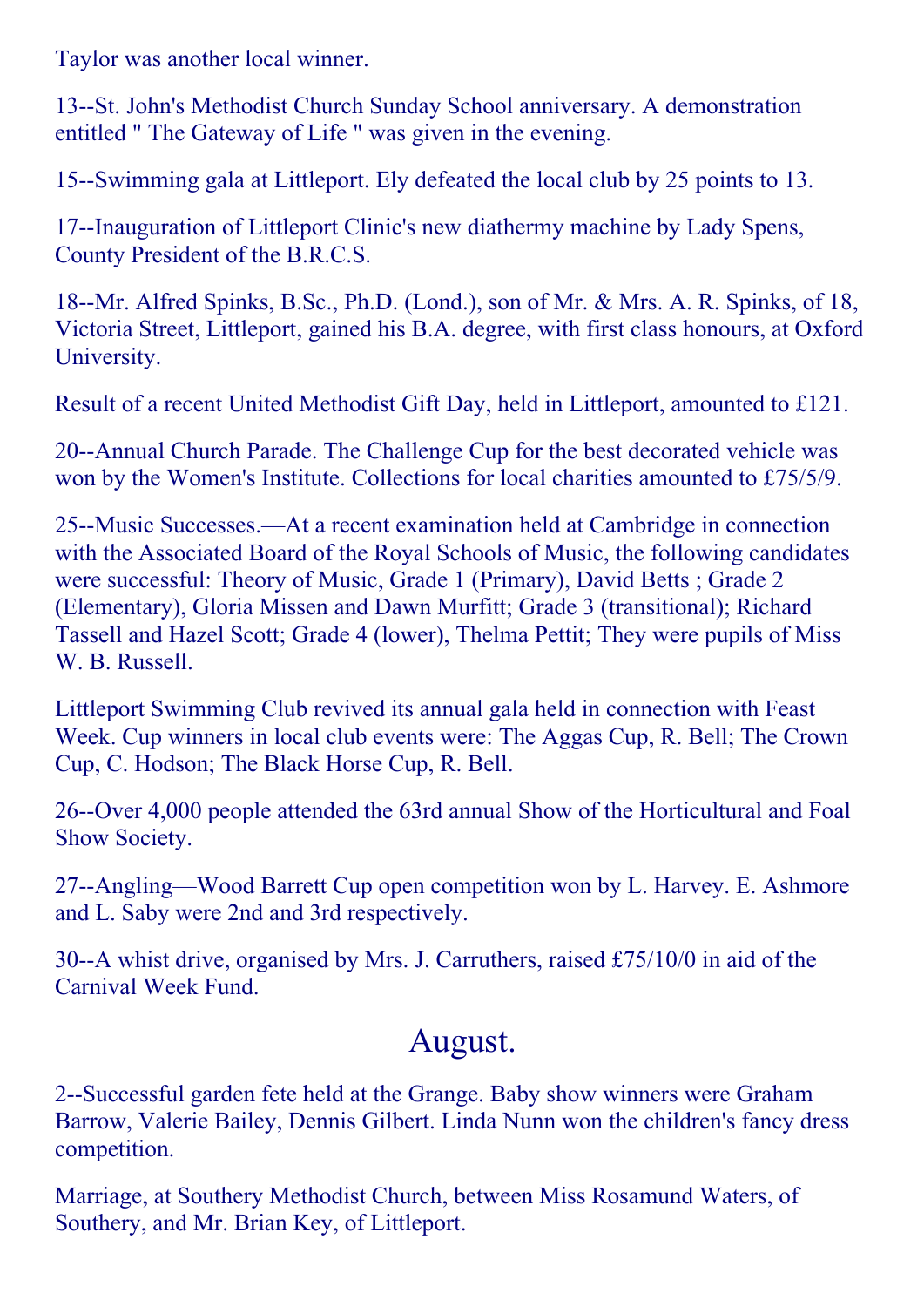8--Music Successes.—At a recent examination held at Cambridge in connection with the Association Board of the Royal Schools of Music, the following candidates were successful : Pianoforte Grade 1 (primary), Dawn Murfitt (passed with Merit) and Richard Tassell (pass). Grade 3 (Transitional), Thelma Pettitt and Hazel Scott, both passed with Merit. They were pupils of Miss W. B. Russell.

9--Mr. C. G. Sallis, of Station Road, Littleport, gained the first prize and trophy at the British National Competitions for radio-controlled model aircraft, held at the Royal Naval Air Station, Gosport.

10--Mr. & Mrs. A. B. Howe, of Black Horse Drove, celebrated their Silver Wedding anniversary.

13--A whist drive, organised by the Littleport Labour Party for the benefit of local infantile paralysis victims, realised over £35.

15--Mr. & Mrs. George Sewell, of Upton Place, were successful in gaining first prize for the third year in succession in the flower garden competition held in connection with the annual show.

19--Meeting of Carnival Committee for final discussion of plans for the week's celebrations. Mrs. Gill reported that the target of £1,000 towards the cost of the playing field and swimming pool was well on the way to £200.

20--Members of the Women's Fellowship made a presentation to their chairman, Mrs. J. T. Woods, to mark the occasion of her silver wedding anniversary.

The Women's Institute entertained the " over 70's " to a tea and party. There was a present for each guest and a special one for the oldest W.I. member present, Mrs. T. Crabb, who was in her 91st year.

23--Marriage at St. Mary's Church, Ely, of Miss Audrey Cross, of Ely, and Mr. Douglas Bent, son of Mr. & Mrs. Bent, of Friars Way, Littleport.

23--A small band of Littleport children, their ages ranging from 8 to 10 years, gave an open-air entertainment in aid of the Lynmouth Disaster Relief Fund which realised £2. The children were Ann and Janet Fendick, Ann Bumpstead, Margaret Garner and Michael Page.

24-First day of Littleport Carnival Week. The day's programme included a grand parade through gaily decorated streets, a united open-air service and a concert by the British Legion Band.

25-Second day of Carnival Week. 16 teams competed in a six-a-side football competition for a place in the finals.

26--Third day of Carnival Week. Programme included an archery display by the Ely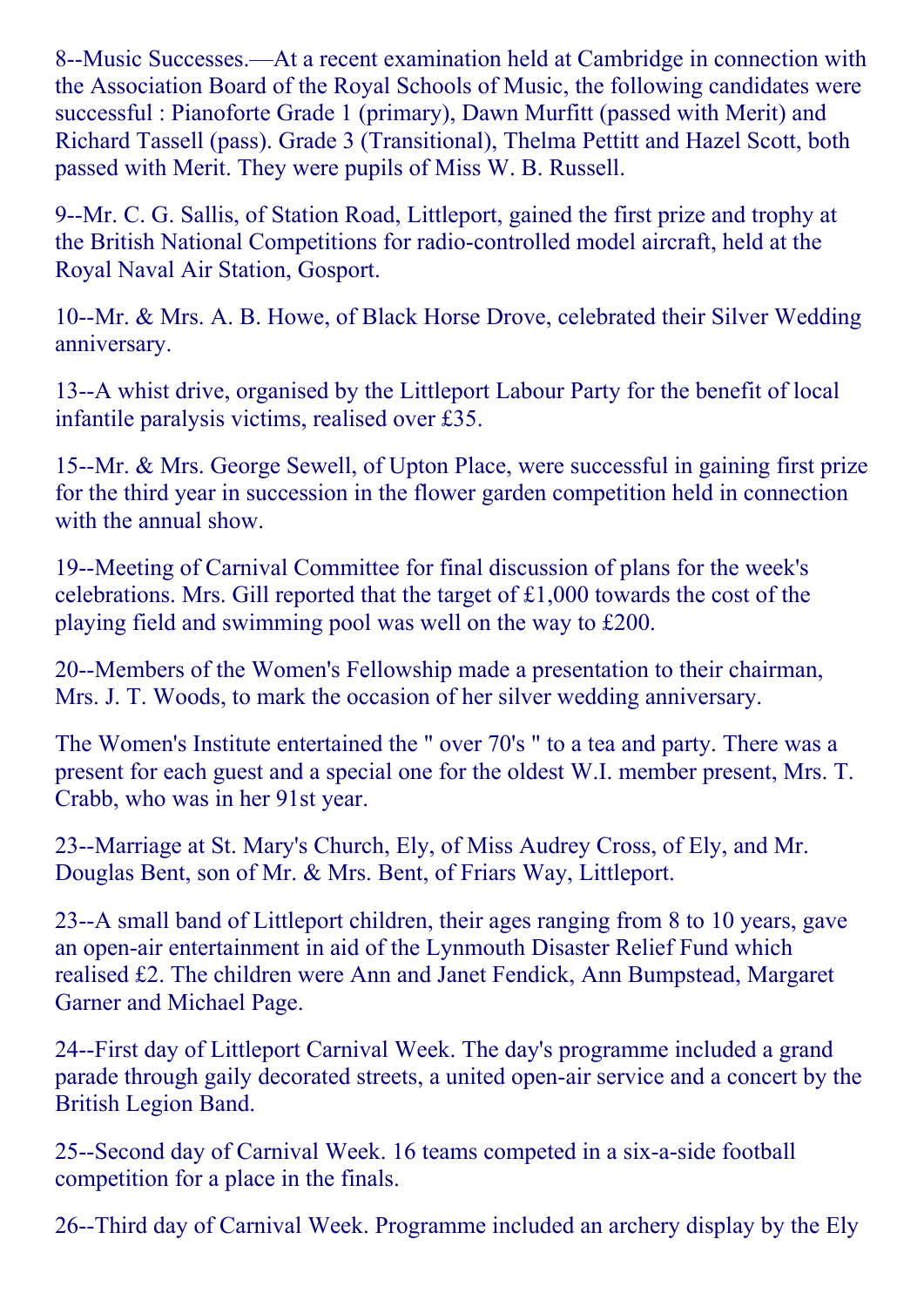Bowmen, an exhibition of model aircraft flying, a comic football match ("The Gaiety Girls" v. "Thompson's Beauties "), and a carnival whist drive.

27-Fourth day of Carnival Week. Large crowds watched an open swimming gala. Concert at the Constitutional Hall where Mr. P. S. Gray was awarded the cup for the best entry in the shop window dressing competition.

28-Fifth day of Carnival Week. Finals of six-a-side football competition. Winners: British Legion. Ladies' match between Women's Institute and Hope Bros. Staff resulted in a one goal to nil victory for the W.I. Women's Fellowship collected £18 with the barrel organ. At a modern dance Mrs. J. Carruthers and Mrs. G. Law were awarded first and second prizes in a ladies' hair-style competition. Miss M. Butcher and Miss Sheila Leggett were placed first and second for the most beautiful hair.

29--Sixth day of Carnival Week. Olde Tyme Carnival Dance at the Constitutional Hall at which an electric clock was unveiled by Mrs. W. Goy, a vice-president of the W.I., in commemoration of the Festival of Britain Year.

30--Seventh day of Carnival Week. Sports and fancy dress competitions at Highfield. Trapeze act by Leone, sensational aerial trapezist.

Announcement by Mrs. Gill that target had been smashed. Torchlight procession led by British Legion Band to Playing Field where community singing brought the week's celebrations to a close.

Report received from Manningtree, Essex, of the funeral of Mr. Frederick C. Scarff, son of Mr. & Mrs. R. Scarff, of Little Ouse. His tragic death took place while he was on duty as a fireman.

31--Cycling—Roy Murfitt and E. Bowles, members of the Littleport Wheelers, took part in the 25 miles Eastern Counties cycling championship.

Collections and donations at the Parish Church for the Lynmouth Disaster Fund amounted to over £27.

#### September.

5--Six stacks containing about 200 tons of straw were destroyed by fire on the Ely Road Farm of Messrs. Martin Brothers.

6--Marriage, at St. Mary's Church, Ely, of Miss Mary Butler, of Ely, and Mr. Dennis King, son of Mr. & Mrs. D. T. H. King, of Millfield, Littleport.

9--Women's Institute monthly meeting took the form of a harvest festival. The service was conducted by Senior Captains G. Childs and E Hewlett, of the Salvation Army.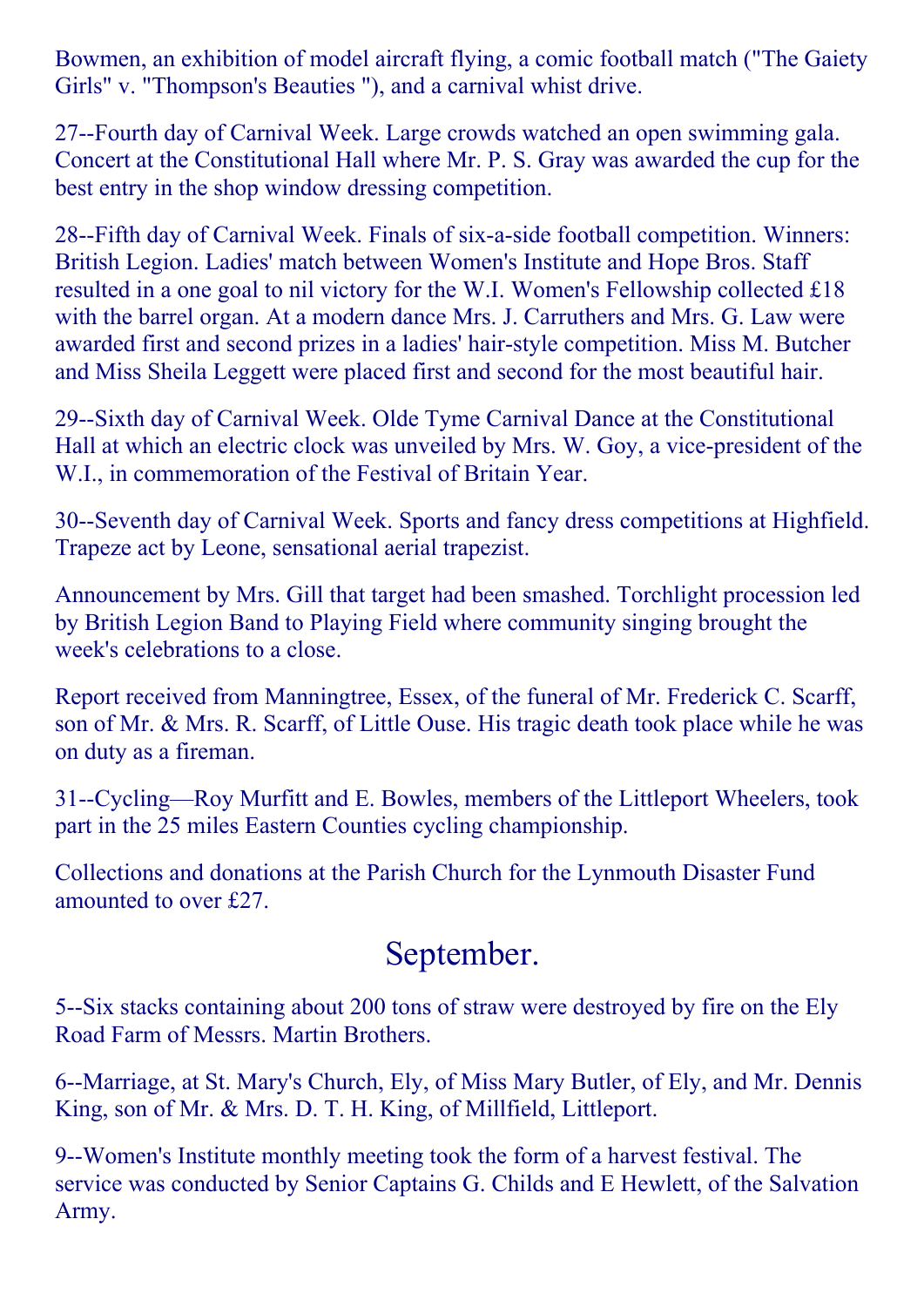17--Women's Fellowship held a harvest thanksgiving meeting. A play, depicting scenes from the childhood and youth of our Lord, was given by members of the Salvation Army Home League

20--Rev J. K. Cecil Payne, with a band of helpers, collected £91 for the Church Heating Fund.

20-21--Major Britton, recently returned from Kenya, was the special speaker at the Salvation Army harvest festival services.

21--St John's Methodist Church Harvest Festival. Morning and evening services were conducted by the Rev. Gordon Poole, with Mrs. Poole officiating in the afternoon.

24--Women's Fellowship whist drive in aid of the Lynmouth Disaster Fund yielded £5.

25--160 employees of Messrs. Martin Brothers sat down to a supper in the Constitutional Hall to celebrate the coming-of-age of Mr. John Martin, elder son of Mr. & Mrs. Joseph H. Martin, of the Willow Rows.

26--Women's Institute jumble sale realised over £43.

#### October.

1--Death of Mr. Charles H. Cross, of Bedlam Farm, March, at the age of 53. He was the son of Mr. J. W. Cross and the late Mrs. Cross and lived formerly at Mildenhall Road, Littleport.

Harvest Festival at the Parish Church. The preacher was the Rev. H. Perry, Rector of Turvey, Bedfordshire, the son of a former Vicar of Littleport.

5--Cycling—12 "Old Crocks" took part in a six miles time-trial organised by the Littleport Wheelers. L. Hicks and H. Easy tied for, first place.

Harvest Festival services continued at the Parish Church. The evening service was conducted by the Rev. E. Yates, Vicar of Witchford.

6--Messrs. Padgett Brothers, farmers, of Horseley Hale, Littleport, gained first prizes for both stacking and thatching in a stacking and thatching competition organised by the Ely Branch of the National Farmers' Union. The stacking was done by Mr. A. W. Padgett and the thatching by Mr. A. W. G. Bonnett.

The special speaker at a meeting of the Mothers' Union was Lady C. Brackenbury, President of the M.U. for the Diocese.

!!! 8Littleport Parish Council decided to ask the Town Lands Charity and St.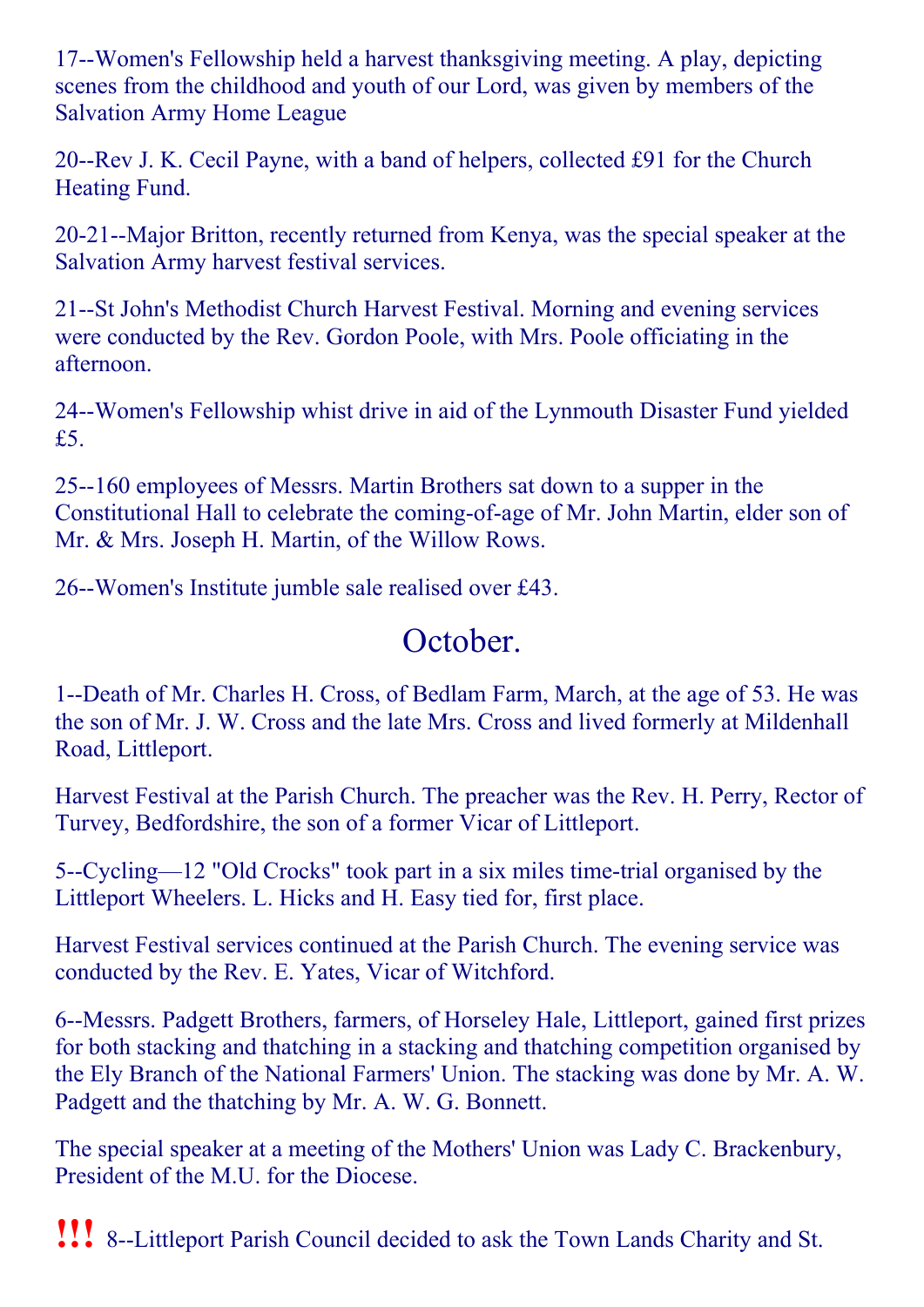John Ambulance Brigade to sell a plot of land in Parsons Lane for the village's swimming pool. The approximate estimated cost of the pool was £6,000.

8--Young Wives' Group meeting. One new member, Mrs. Simmonds, was welcomed.

9--Final meeting of Littleport Carnival Committee. The balance after all expenses had been paid was £1,100.

Members of the Littleport W.I. were the guests at a meeting of Black Horse Drove Women's Institute.

10--Engagement announced between Mr. Charles Norris, of Cambridge, and Miss Gwendoline Allen, youngest daughter of Mr. & Mrs. J. W. Allen, of Black Horse Drove.

11--Y.M.C.A. Youth Club re-union party held at the Constitutional Hall. Mr. R. Shelton, former Youth Club leader, was present.

13--Isle of Ely Education Committee recorded their appreciation of the services of Mr. & Mrs. E. H. James who had resigned from their teaching positions at Little Ouse School. Mr. & Mrs. James had been at Little Ouse for 32 years.

14--Women's Institute monthly meeting. A showing of the Carnival Week film by Mr. P. H. Houlden was very much appreciated.

15--Mrs. L. Myhill, of Littleport, was the speaker at a women's meeting held in connection with the Countess of Huntingdon Congregational Church. Ely.

17--Tragic death of Linda Christine King, baby daughter of Mr. & Mrs. F. King, of Victoria Street, at the age of 17 months. Linda swallowed a cinder while playing on the floor.

A recent collection for Dr. Barnardo's Homes, organised by Miss E. R. Gill, of Victoria Street, Littleport, realised £31/17/5.

19--A radio controlled aircraft contest organised by the Cambridge Aircraft Club and held at Waterbeach, was won by Mr. Cecil Sallis, of Littleport.

21--Meeting of Amalgamated Friendly Societies Charities Committee.

Money raised at the annual parade was allocated as follows :—The S.J.A.B., £11 ; Child Welfare, £11 ; Littleport & Prickwillow Nursing Association, £11 ; B.R.C.S., Littleport Detachment.£ll; British Legion Band Fund, £11; Lord Kitchener's National Holiday Home, Lowestoft, £9/9/0 ; and Littleport Over Sixties' Club. £5/5/0.

25--Reunion of the family of Mrs. Florence Law, of The Crescent. Her daughters Betty from Australia and Margaret from Canada, both married together with nearly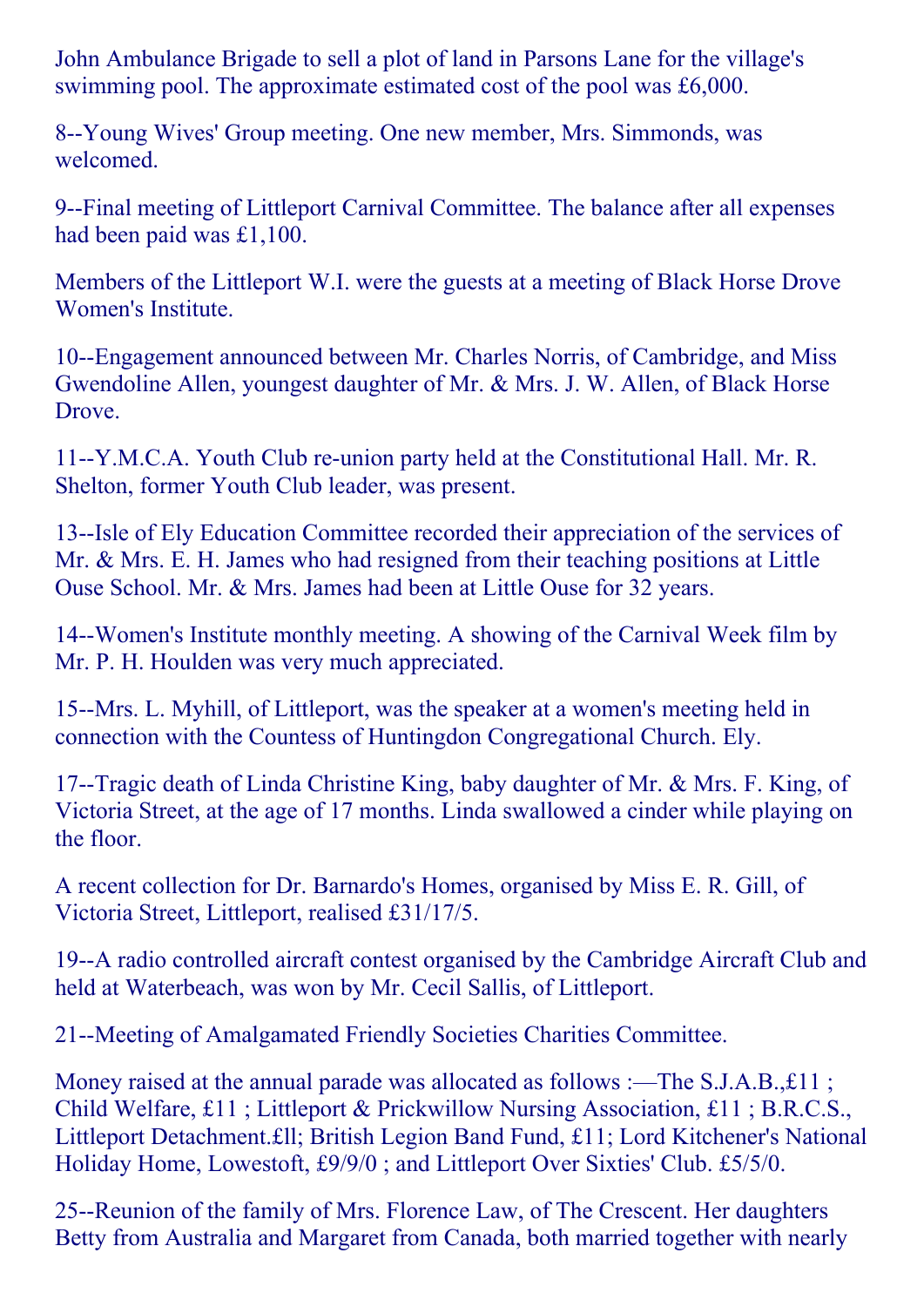fifty members of the family, staged a grand-scale party to mark the occasion. Betty had lived in Australia for the past 27 years.

Primary School jumble sale, organised by the staff and Parent-Teacher Association, raised £70 for school funds.

27-Four head of dairy cattle from the Ousebridge herd of Messrs. Martin Brothers realised 304 guineas at a sale held at Histon.

28--Mr. W. P. Register, of Littleport, appointed headmaster of the Little Ouse School. Mrs. Register was appointed assistant mistress at the same school.

30--Miss Carol Clarke and Master Ken Hubbard, both of Black Horse Drove, were defeated in the first round of the "Daily Mirror" table tennis competition.

Funeral, at Farningham, Kent, of Mr. Frank L. Smith, manager of Messrs. Hope Brothers' Factory, Littleport, from 1925 to 1937. Mr. Smith left a widow and two daughters.

31--Public meeting held at the Odd Fellows' Hall to discuss plans for Littleport's Coronation celebrations. It was agreed that the Carnival Committee be asked to take charge of the arrangements.

Engagement announced between Colin, eldest son of Mr. & Mrs. S. P. Audus, of 16, Wellington Street, Littleport, and Rita, only daughter of Mr. & Mrs. T. P. Hubbard, of Railway House, Black Horse Drove.

#### November.

1--St. John's Methodist Sunday School Autumn Sale realised £58.

2--Mr. Gillie Potter, well known to radio listeners as the "Sage of Hogsnorton," visited Littleport Parish Church. He came to see where the remains of one of his ancestors, Mrs. Rebecca Stimpson, lay in the churchyard.

An altar frontal, presented to St. George's Church in memory of the late Mr. & Mrs. John Ambrose, of New Road, by members of their family, was dedicated by the Rev. J. K. C. Payne.

Service for the dedication of the new Colours of the Boys' Brigade Company held in Victoria Street Methodist Church. The Chaplain to the Company (Rev. Gordon Poole) conducted.

4£1,100, raised during Littleport's Carnival Week, presented to the Parish Council by Mrs. Gill, representing the Carnival Committee. £550 was for the Swimming Pool fund and £550 for the Playing Field.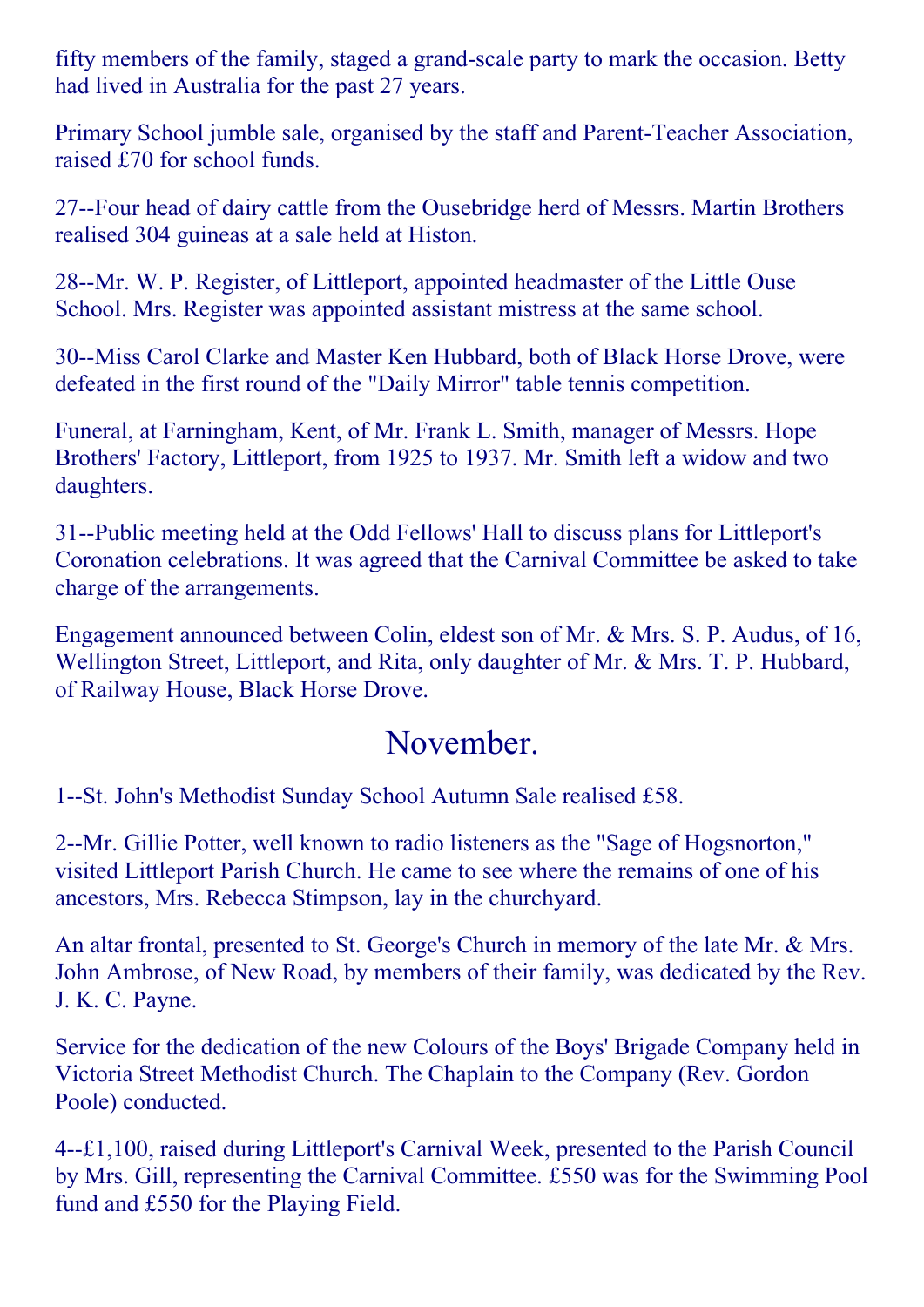16--The home of Mr. & Mrs. G. Flack, of Willow Row Drove severely damaged by heavy gale. One end of their cottage was completely blown in.

Funeral of Mr. W. C. Collinson, of Ipswich. Mr. Collinson was in charge of the Littleport Y.M.C.A. Centre for two years during the last war.

17--Engagement announced between Mr. Frank Convine, only son of Mr. & Mrs. George Convine. of Drages Farm, Wood Fen Littleport, and Miss Dorothy Bedford, eldest daughter of Mr. & Mrs. Bedford, of Sedge Farm, Ten Mile Bank.

8--Cambridge University Ringers visited the Parish Church. They rang the church bells for three hours.

9--Monthly meeting Of the Women's Institute. A warm welcome was accorded to Mrs. Luff, a member of a well known local family who was on a visit home from Australia.

Armistice parade and service of remembrance at the Parish Church.

10-First meeting of the Coronation Committee. Mrs. Gill was elected chairman and Mr. P. H. Houlden secretary.

Ely Road Safety Committee presentation to drivers and conductors of the Eastern Counties' Omnibus Co. Local driving awards:—10 years Oak Leaf Bar : P. Starling. Diplomas : V. E. House, G. H. Washington. Conductor's Diploma: F. V. Borley, D. W. Murfitt.

13--Fourth annual meeting of Black Horse Drove Women's Institute. It was revealed that nine members had qualified for W.I. presentation spoons.

Re-union of former members of the Littleport Girl Guides Company; The Company was formed in 1917 and has been carried on without a break for 35 years.

Methodist Guild Rally held in St. John's Methodist Church, Littleport. An address was given by Mr. E. Steele, an evangelist from Cliff College.

14--Sudden death, at Guyhirne, of Mr. Albert James Cox, a former Littleport Stationmaster. He held this position for 21 years, leaving Littleport in 1934.

Mr. R. Grindling, of Black Horse Drove, attended a re-union of the Royal Norfolk Regiment, at the Victory Club, London.

15--Miss Felicity Payne opened the Parish Church Christmas Fair. £90 was raised for the Diocesan Quota.

Adult stock show of the Ely  $\&$  District Fur  $\&$  Feather Club. The best in the show award was won by Master J. E. Middleton, of Littleport.